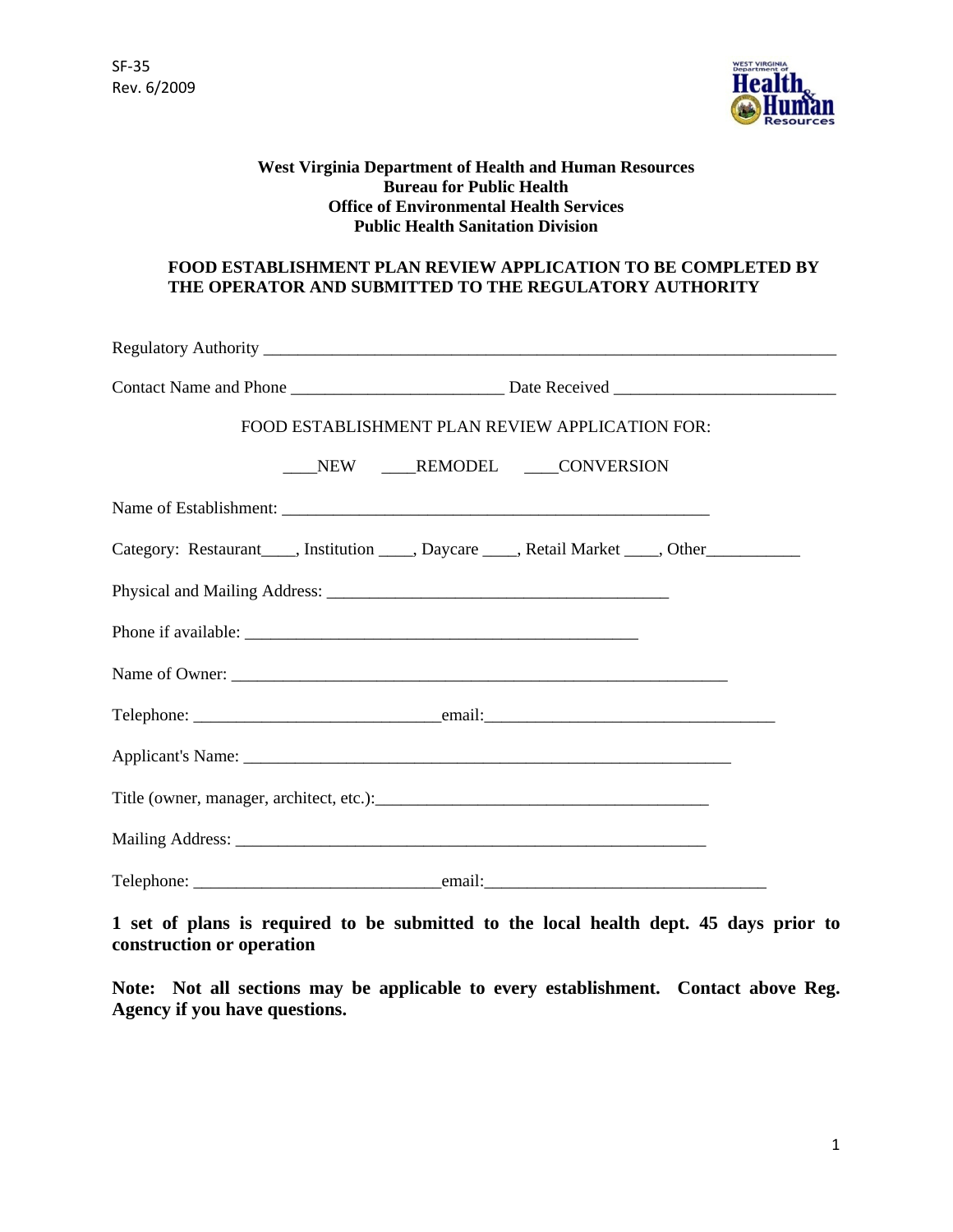I have submitted plans/applications to the following authorities (if applicable) on the following dates:

| <b>Example 3</b> Governing Board of Council<br>_______________Zoning<br>Building<br><b>Conservation</b> |                                                                     |                                                                    | Plumbing<br>Electric<br>Police<br>Fire<br>$\overline{\phantom{a}}$ Other () |
|---------------------------------------------------------------------------------------------------------|---------------------------------------------------------------------|--------------------------------------------------------------------|-----------------------------------------------------------------------------|
| Hours of Operation:                                                                                     | $Sun$ <sub>________</sub><br>Mon $\_\_$<br>$Wed$ <sub>_______</sub> | Fig. 27522227                                                      |                                                                             |
|                                                                                                         |                                                                     |                                                                    |                                                                             |
| Number of Outdoor Dining Seats: ___________                                                             |                                                                     |                                                                    |                                                                             |
| Number of Staff:<br>(Maximum per shift)                                                                 |                                                                     |                                                                    |                                                                             |
| Total Square Feet of Facility: ________                                                                 |                                                                     |                                                                    |                                                                             |
| Number of Floors on which                                                                               |                                                                     |                                                                    |                                                                             |
| Maximum Meals to be Served:<br>(approximate number)                                                     |                                                                     | Breakfast                                                          |                                                                             |
| Projected Date for Start of Project:                                                                    |                                                                     |                                                                    |                                                                             |
| Projected Date for Completion of Project: _______________                                               |                                                                     |                                                                    |                                                                             |
| Type of Service:<br>(check all that apply)                                                              |                                                                     | Sit Down Meals<br>Take Out ______<br>Mobile Vendor<br>Other $\_\_$ |                                                                             |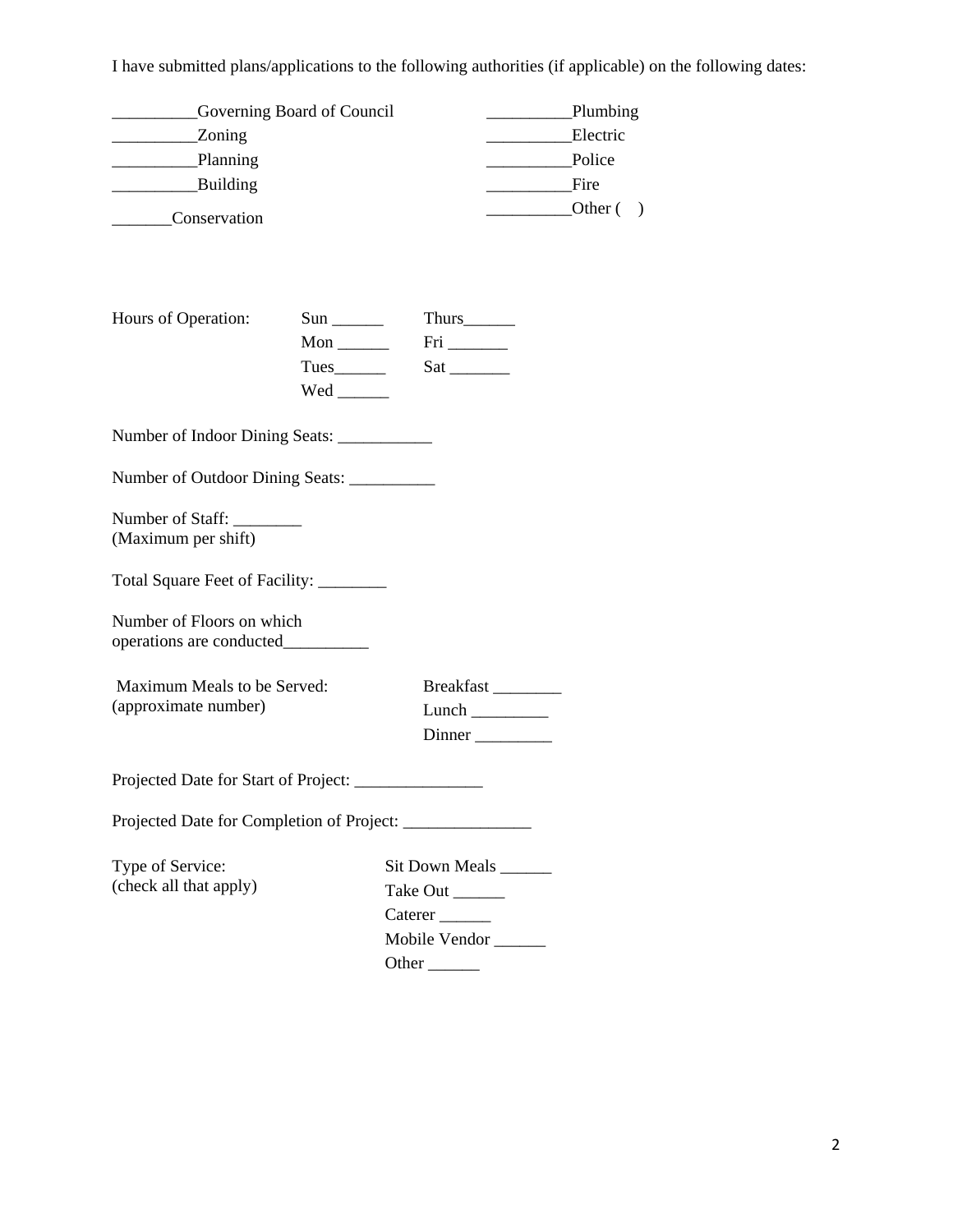Please enclose the following documents:

Proposed Menu (including seasonal, off-site and banquet menus)

\_\_\_\_\_\_Plan drawn to scale of food establishment showing location of equipment, plumbing, electrical services and mechanical ventilation

\_\_\_\_\_ Manufacturer Specification sheets for each piece of equipment shown on the plan

Site plan showing location of business in building; location of building on site including alleys, streets; and location of any outside equipment (dumpsters, well, septic system - if applicable)

Equipment schedule

# **CONTENTS AND FORMAT OF PLANS AND SPECIFICATIONS**

1. Provide plans that are a minimum of 11 x 14 inches in size including the layout of the floor plan accurately drawn to a minimum scale of  $1/4$  inch  $= 1$  foot. This is to allow for ease in reading plans.

2. Include: proposed menu, seating capacity, and projected daily meal volume for food service operations.

3. Show the location and when requested, elevated drawings of all food equipment. Each piece of equipment must be clearly labeled on the plan with its common name. Food equipment schedule, which includes the make and model numbers and listing of equipment, must be submitted. Submit drawings of self-service hot and cold holding units with sneeze guards.

4. Designate clearly on the plan equipment for adequate rapid cooling, including ice baths and refrigeration, and for hot-holding potentially hazardous foods.

5. Label and locate separate food preparation sinks when the menu dictates to preclude contamination and cross-contamination of raw and ready-to-eat foods.

6. Label and locate warewashing sinks and/or dishwashers.

7. Clearly designate adequate handwashing lavatories for each toilet fixture and in the immediate area of food preparation.

8. Provide the room size, aisle space, space between and behind equipment and the placement of the equipment on the floor plan.

9. On the plan represent auxiliary areas such as storage rooms, garbage rooms, toilets, basements and/or cellars used for storage or food preparation. Show all features of these rooms as required by this guidance manual.

10. Include and provide specifications for:

a. Entrances, exits, loading/unloading areas and docks;

b. Complete finish schedules for each room including floors, walls, ceilings and coved juncture bases;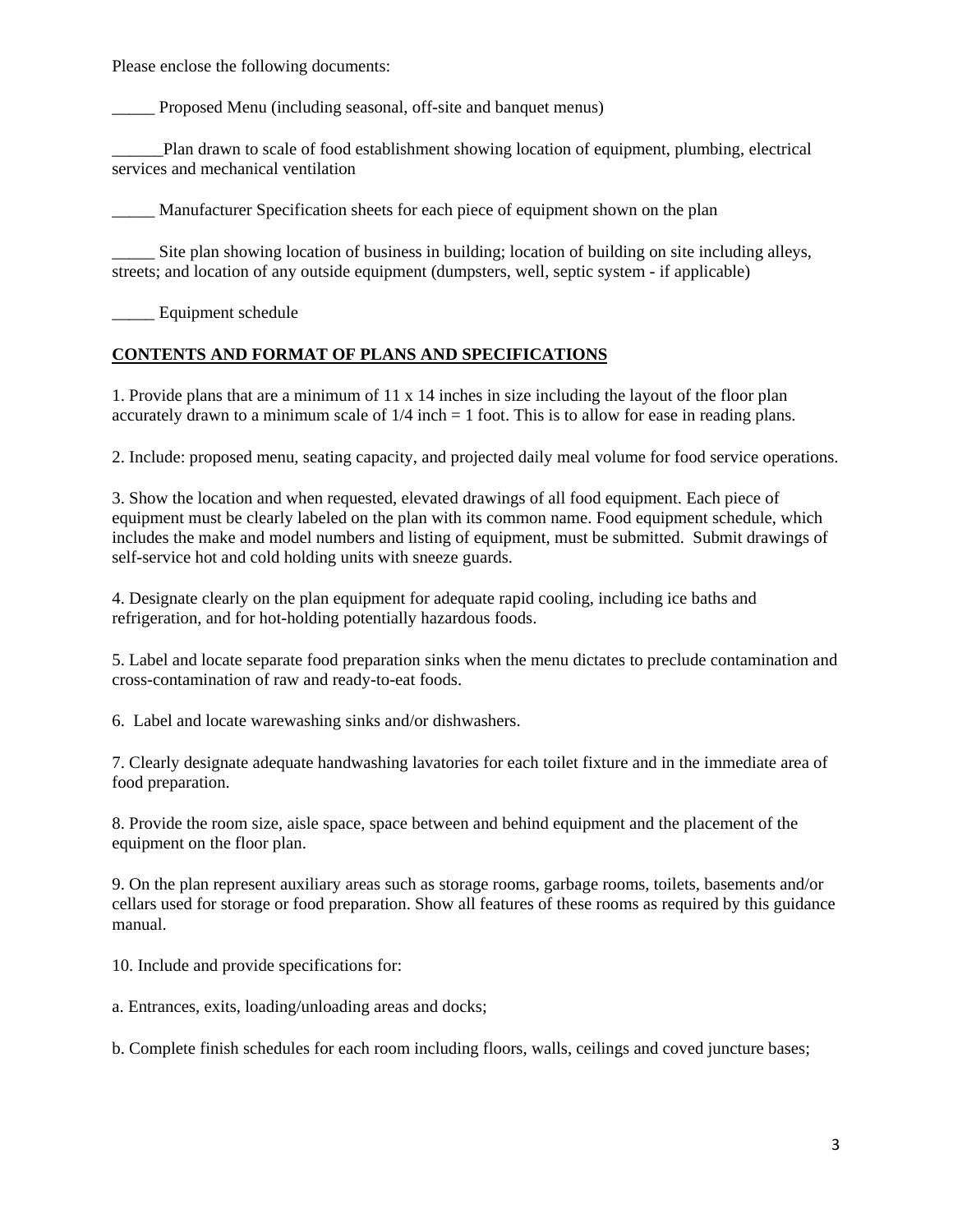c. Plumbing schedule including location of floor drains, floor sinks, water supply lines, overhead wastewater lines, hot water generating equipment with capacity and recovery rate, backflow prevention, and wastewater line connections;

d. Lighting schedule with protectors;

e. A color coded flow chart demonstrating flow patterns for: -food (receiving, storage, preparation, service); -food and dishes (portioning, transport, service); -dishes (clean, soiled, cleaning, storage); -utensil (storage, use, cleaning); -trash and garbage (service area, holding, storage);

f. Ventilation schedule for each room;

g. A mop sink or curbed cleaning facility with facilities for hanging wet mops;

h. Garbage can washing area/facility;

i. Cabinets for storing toxic chemicals;

j. Dressing rooms, locker areas, employee rest areas, and/or coat rack as required;

k. Completed Food Est. Plan Review Application (SF-35)

l. Site plan (plot plan)

#### **PLEASE CIRCLE/ANSWER THE FOLLOWING QUESTIONS**

#### **FOOD SUPPLIES:**

1. Are all food supplies from approved sources? YES / NO

2. What are the projected frequencies of deliveries for Frozen foods\_\_\_\_\_\_\_\_\_\_\_, Refrigerated foods \_\_\_\_\_\_\_\_\_\_\_\_\_, and Dry goods\_\_\_\_\_\_\_\_\_\_\_\_\_\_\_\_\_\_\_\_\_\_\_\_\_\_.

3. Provide information on the amount of space (in cubic feet) allocated for: Dry storage \_\_\_\_\_\_\_\_\_\_\_\_\_\_\_\_\_\_\_\_\_\_\_\_, Refrigerated Storage \_\_\_\_\_\_\_\_\_\_\_\_\_\_\_, and Frozen storage \_\_\_\_\_\_\_\_\_\_\_\_\_\_\_\_\_\_\_\_\_\_.

4. Identify the location and containers that will be used to store bulk food products (rice, flour, sugar, etc.).

\_\_\_\_\_\_\_\_\_\_\_\_\_\_\_\_\_\_\_\_\_\_\_\_\_\_\_\_\_\_\_\_\_\_\_\_\_\_\_\_\_\_\_\_\_\_\_\_\_\_\_\_\_\_\_\_\_\_\_\_\_\_\_\_\_\_\_\_\_\_\_\_\_\_\_\_\_\_\_\_\_\_\_\_\_

\_\_\_\_\_\_\_\_\_\_\_\_\_\_\_\_\_\_\_\_\_\_\_\_\_\_\_\_\_\_\_\_\_\_\_\_\_\_\_\_\_\_\_\_\_\_\_\_\_\_\_\_\_\_\_\_\_\_\_\_\_\_\_\_\_\_\_\_\_\_\_\_\_\_\_\_\_\_\_\_\_\_\_\_\_

#### **FOOD PREPARATION PROCEDURES:**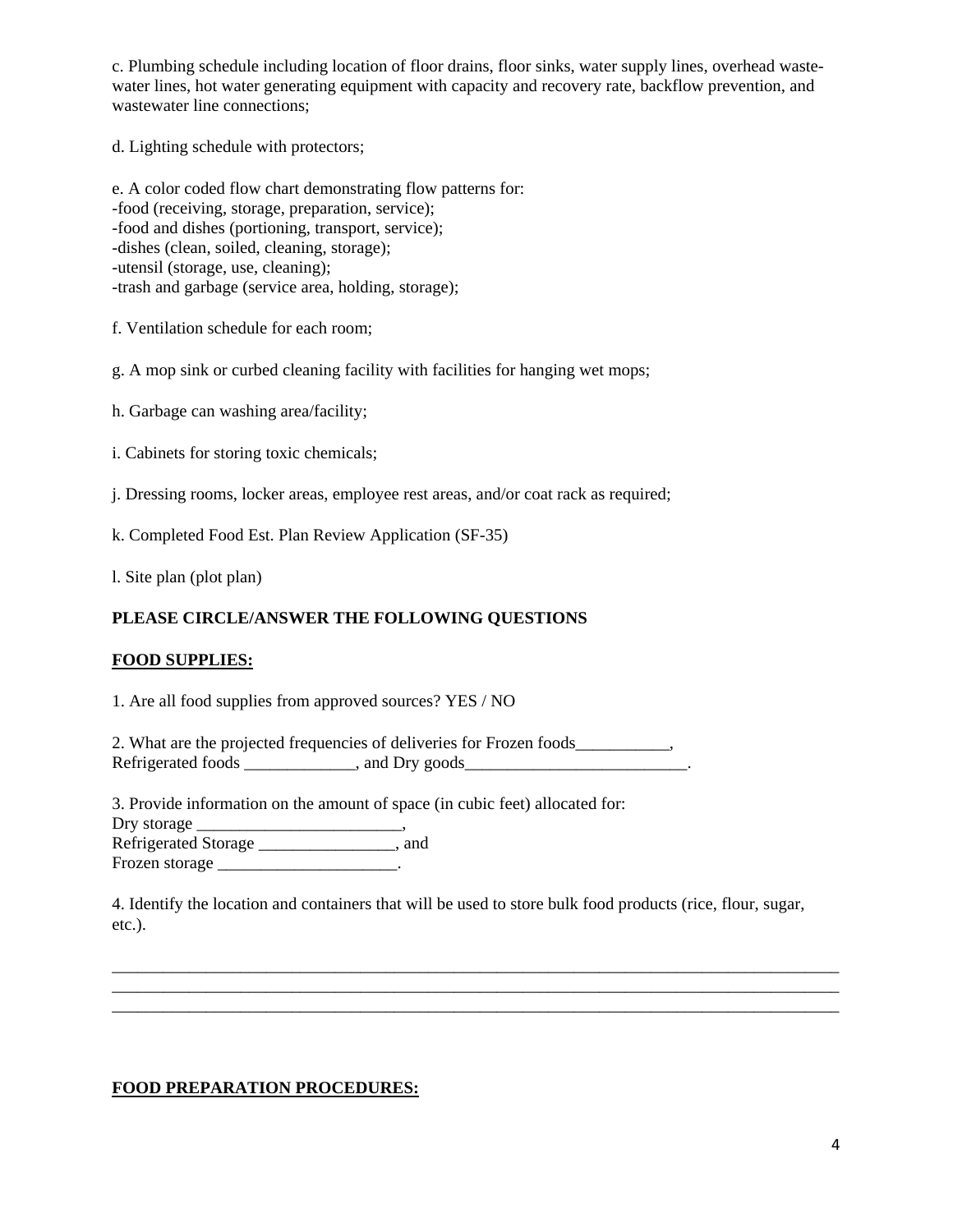Explain the following with as much detail as possible. Provide descriptions of the specific areas on the plan where food is prepared.

Explain the handling/preparation procedures for the following categories of food. Describe the processes from receiving to service including:

- How the food will arrive (frozen, fresh, packaged, etc.)
- Where the food will be stored
- Where (prep table, sink, counter, etc.) the food will be washed, cut, marinated, breaded, cooked, etc. When (time of day and frequency/day) food will be handled/prepared

READY-TO-EAT FOOD (salads, cold sandwiches, raw shellfish)

**PRODUCE** 

# **POULTRY**

**MEAT** 

**SEAFOOD**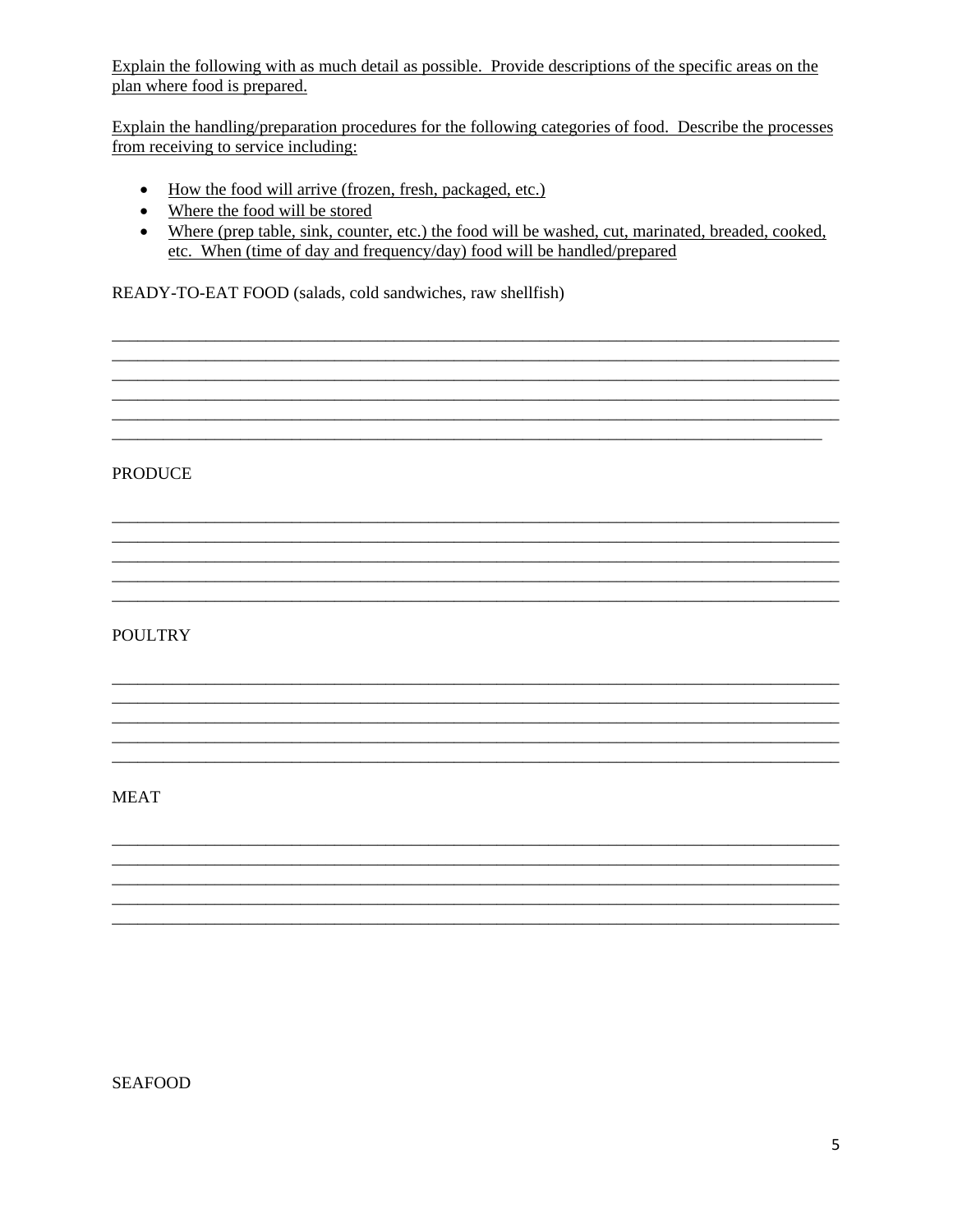# **THAWING FROZEN PHF (TCS) FOOD:**

Thawing Method(s) (check all that apply and indicate where thawing will take place):

| List all foods that will be cooked and          |
|-------------------------------------------------|
|                                                 |
|                                                 |
| List all foods that will be held hot prior to   |
|                                                 |
| List all foods that will cooked and             |
|                                                 |
| List all foods that will be cooked, cooled, and |
|                                                 |

Provide a HACCP plan for specialized processing methods of foods such as Reduced Oxygen Packaging (vacuum packaging, cook-chill, etc.), use of additives to render a food non-PHF (TCS) food, curing and smoking for preservation, and molluscan shellfish tanks.

#### **COOKING:**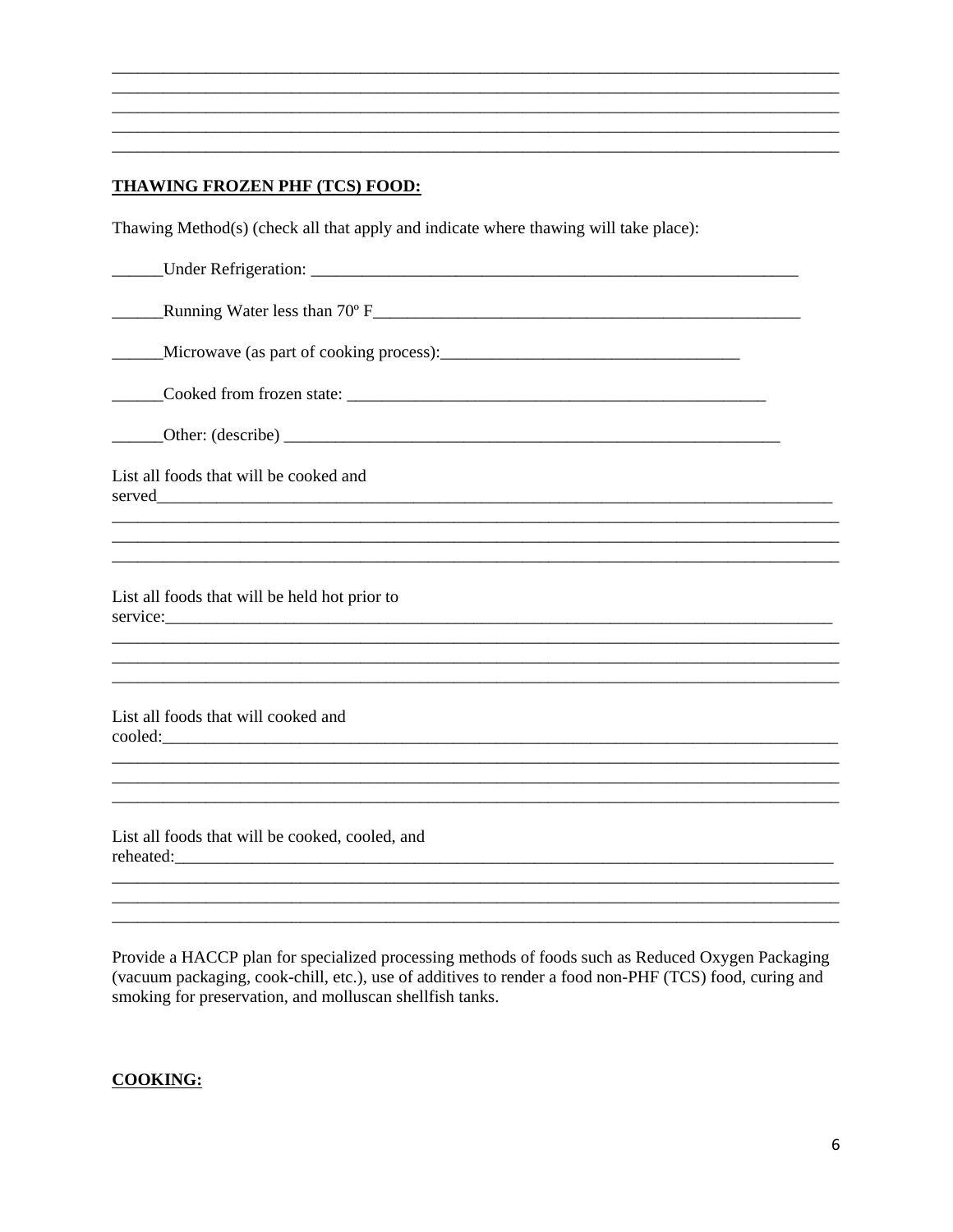1. Will food product thermometers be used to measure final cooking/reheating temperatures of PHF's? YES / NO

\_\_\_\_\_\_\_\_\_\_\_\_\_\_\_\_\_\_\_\_\_\_\_\_\_\_\_\_\_\_\_\_\_\_\_\_\_\_\_\_\_\_\_\_\_\_\_\_\_\_\_\_\_\_\_\_\_\_\_\_\_\_\_\_\_\_\_\_\_

\_\_\_\_\_\_\_\_\_\_\_\_\_\_\_\_\_\_\_\_\_\_\_\_\_\_\_\_\_\_\_\_\_\_\_\_\_\_\_\_\_\_\_\_\_\_\_\_\_\_\_\_\_\_\_\_\_\_\_\_\_\_\_\_\_\_\_\_\_\_\_\_\_\_\_\_\_\_\_\_\_\_\_\_\_ \_\_\_\_\_\_\_\_\_\_\_\_\_\_\_\_\_\_\_\_\_\_\_\_\_\_\_\_\_\_\_\_\_\_\_\_\_\_\_\_\_\_\_\_\_\_\_\_\_\_\_\_\_\_\_\_\_\_\_\_\_\_\_\_\_\_\_\_\_\_\_\_\_\_\_\_\_\_\_\_\_\_\_\_\_

What type of temperature measuring device: \_\_\_\_\_\_\_\_\_\_\_\_\_\_\_\_\_\_\_\_\_\_\_\_\_\_

2. List types of cooking equipment.

#### \_\_\_\_\_\_\_\_\_\_\_\_\_\_\_\_\_\_\_\_\_\_\_\_\_\_\_\_\_\_\_\_\_\_\_\_\_\_\_\_\_\_\_\_\_\_\_\_\_\_\_\_\_\_\_\_\_\_\_\_\_\_\_\_\_\_\_\_\_\_\_\_\_\_\_\_\_\_\_\_\_\_\_\_\_ **HOT/COLD HOLDING:**

1. How will hot PHF's be maintained at 135°F or above during holding for service? Indicate type, number, and location of hot holding units.

\_\_\_\_\_\_\_\_\_\_\_\_\_\_\_\_\_\_\_\_\_\_\_\_\_\_\_\_\_\_\_\_\_\_\_\_\_\_\_\_\_\_\_\_\_\_\_\_\_\_\_\_\_\_\_\_\_\_\_\_\_\_\_\_\_\_\_\_\_

\_\_\_\_\_\_\_\_\_\_\_\_\_\_\_\_\_\_\_\_\_\_\_\_\_\_\_\_\_\_\_\_\_\_\_\_\_\_\_\_\_\_\_\_\_\_\_\_\_\_\_\_\_\_\_\_\_\_\_\_\_\_\_\_\_\_\_\_\_

\_\_\_\_\_\_\_\_\_\_\_\_\_\_\_\_\_\_\_\_\_\_\_\_\_\_\_\_\_\_\_\_\_\_\_\_\_\_\_\_\_\_\_\_\_\_\_\_\_\_\_\_\_\_\_\_\_\_\_\_\_\_\_\_\_\_\_\_\_

2. How will cold PHF's be maintained at 41°F (5°C) or below during holding for service? Indicate type and number of cold holding units.

\_\_\_\_\_\_\_\_\_\_\_\_\_\_\_\_\_\_\_\_\_\_\_\_\_\_\_\_\_\_\_\_\_\_\_\_\_\_\_\_\_\_\_\_\_\_\_\_\_\_\_\_\_\_\_\_\_\_\_\_\_\_\_\_\_\_\_\_\_

# **COOLING:**

Please indicate by checking the appropriate boxes how PHF's will be cooled to  $41^{\circ}F(5^{\circ}C)$  within 6 hours (135°F to 70°F in 2 hours and 70°F to 41°F in 4 hours). Also, indicate where the cooling will take place.

| <b>COOLING</b><br><b>METHOD</b> | <b>THICK</b><br><b>MEATS</b> | <b>THIN</b><br><b>MEATS</b> | <b>THIN</b><br>SOUPS/<br><b>GRAVY</b> | <b>THICK</b><br>SOUPS/<br><b>GRAVY</b> | <b>RICE/</b><br><b>NOODLES</b> |
|---------------------------------|------------------------------|-----------------------------|---------------------------------------|----------------------------------------|--------------------------------|
| <b>Shallow Pans</b>             |                              |                             |                                       |                                        |                                |
| Ice Baths                       |                              |                             |                                       |                                        |                                |
| Reduce<br>Volume or<br>Size     |                              |                             |                                       |                                        |                                |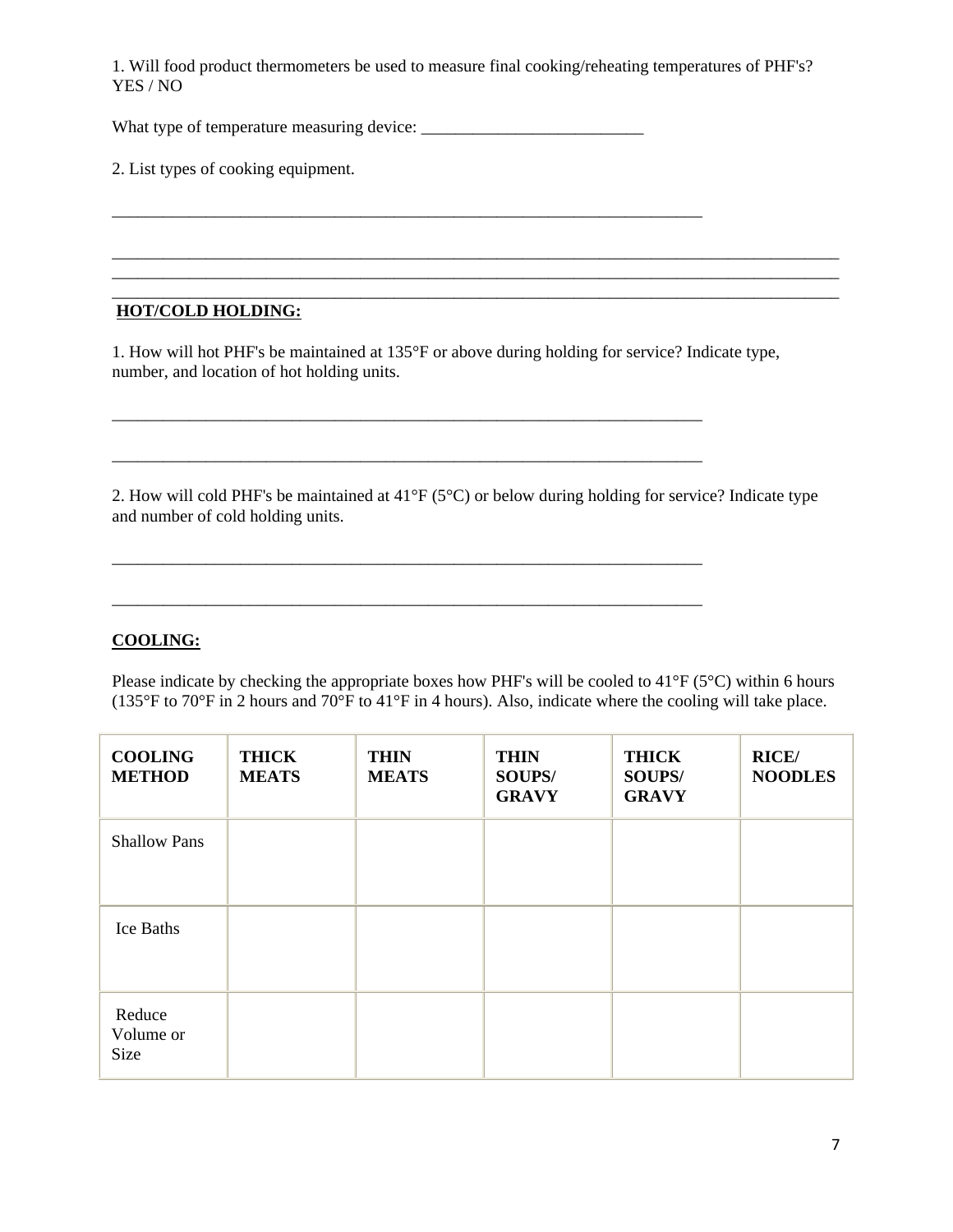| Rapid Chill         |  |  |  |
|---------------------|--|--|--|
| Other<br>(describe) |  |  |  |

#### **REHEATING:**

1. How will PHF's that are cooked, cooled, and reheated for hot holding be reheated so that all parts of the food reach a temperature of at least 165°F for 15 seconds within two (2) hours? Indicate type and number of units used for reheating foods.

## **EMPLOYEE TRAINING**

1. Will food employees be trained in good food sanitation practices? YES / NO

\_\_\_\_\_\_\_\_\_\_\_\_\_\_\_\_\_\_\_\_\_\_\_\_\_\_\_\_\_\_\_\_\_\_\_\_\_\_\_\_\_\_\_\_\_\_\_\_\_\_\_\_\_\_\_\_\_\_\_\_\_\_\_\_\_\_

\_\_\_\_\_\_\_\_\_\_\_\_\_\_\_\_\_\_\_\_\_\_\_\_\_\_\_\_\_\_\_\_\_\_\_\_\_\_\_\_\_\_\_\_\_\_\_\_\_\_\_\_\_\_\_\_\_\_\_\_\_\_\_\_\_\_\_\_\_

\_\_\_\_\_\_\_\_\_\_\_\_\_\_\_\_\_\_\_\_\_\_\_\_\_\_\_\_\_\_\_\_\_\_\_\_\_\_\_\_\_\_\_\_\_\_\_\_\_\_\_\_\_\_\_\_\_\_\_\_\_\_\_\_\_\_\_\_\_

\_\_\_\_\_\_\_\_\_\_\_\_\_\_\_\_\_\_\_\_\_\_\_\_\_\_\_\_\_\_\_\_\_\_\_\_\_\_\_\_\_\_\_\_\_\_\_\_\_\_\_\_\_\_\_\_\_\_\_\_\_\_\_\_\_\_\_\_\_

\_\_\_\_\_\_\_\_\_\_\_\_\_\_\_\_\_\_\_\_\_\_\_\_\_\_\_\_\_\_\_\_\_\_\_\_\_\_\_\_\_\_\_\_\_\_\_\_\_\_\_\_\_\_\_\_\_\_\_\_\_\_\_\_\_\_\_\_\_

\_\_\_\_\_\_\_\_\_\_\_\_\_\_\_\_\_\_\_\_\_\_\_\_\_\_\_\_\_\_\_\_\_\_\_\_\_\_\_\_\_\_\_\_\_\_\_\_\_\_\_\_\_\_\_\_\_\_\_\_\_\_\_\_\_\_\_\_\_

\_\_\_\_\_\_\_\_\_\_\_\_\_\_\_\_\_\_\_\_\_\_\_\_\_\_\_\_\_\_\_\_\_\_\_\_\_\_\_\_\_\_\_\_\_\_\_\_\_\_\_\_\_\_\_\_\_\_\_\_\_\_\_\_\_\_\_\_\_

Method of training:

Number(s) of employees: \_\_\_\_\_\_\_\_\_\_\_\_\_\_\_\_\_\_\_\_\_\_\_\_\_\_\_\_\_\_\_\_\_\_\_\_\_\_\_\_\_\_\_\_\_

2. Will disposable gloves and/or utensils and/or food grade paper be used to prevent handling of readyto-eat foods? YES / NO

3. Is there a written policy to exclude or restrict food workers who are sick or have infected cuts and lesions? YES / NO

Please describe briefly:

4. Will employees have paid sick leave? YES / NO

# **A. FINISH SCHEDULE**

Applicant must indicate which materials (quarry tile, stainless steel, 4" plastic coved molding, etc.) will be used in the following areas. Materials must be smooth, nonabsorbent, and easily cleanable. Studs,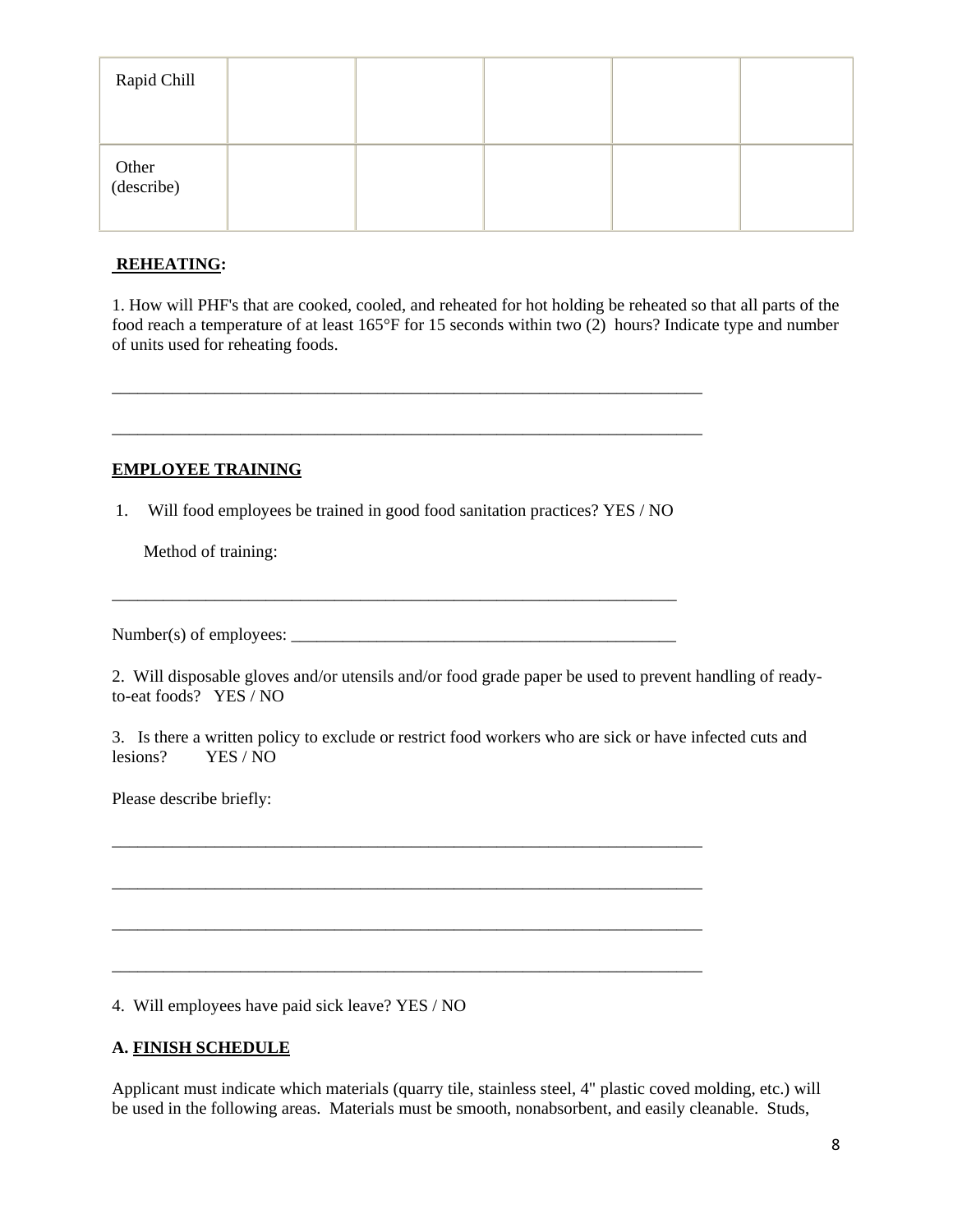joist and rafters may not be exposed in walk-in refrigeration units, food preparation areas, or equipment washing areas. Utility service lines may not be unnecessary exposed on walls or ceilings.

| <b>Kitchen</b>                                  | <b>FLOOR</b> | <b>COVING</b> | <b>WALLS</b> | <b>CEILING</b> |
|-------------------------------------------------|--------------|---------------|--------------|----------------|
| <b>Bar</b>                                      |              |               |              |                |
|                                                 |              |               |              |                |
| <b>Food Storage</b>                             |              |               |              |                |
|                                                 |              |               |              |                |
| <b>Other Storage</b>                            |              |               |              |                |
| <b>Toilet Rooms</b>                             |              |               |              |                |
|                                                 |              |               |              |                |
| <b>Dressing Rooms</b>                           |              |               |              |                |
|                                                 |              |               |              |                |
| Garbage $\&$<br>Refuse Storage                  |              |               |              |                |
| <b>Mop Service<br/>Basin Area</b>               |              |               |              |                |
| Warewashing                                     |              |               |              |                |
| Area                                            |              |               |              |                |
| Walk-in<br><b>Refrigerators</b><br>and Freezers |              |               |              |                |

# **B. INSECT AND RODENT CONTROL**

*APPLICANT: Please check appropriate boxes.*

|                                                             | YES NO NA   |  |  |
|-------------------------------------------------------------|-------------|--|--|
| 1. Will all outside doors be self-closing and rodent proof? | ( ) ( ) ( ) |  |  |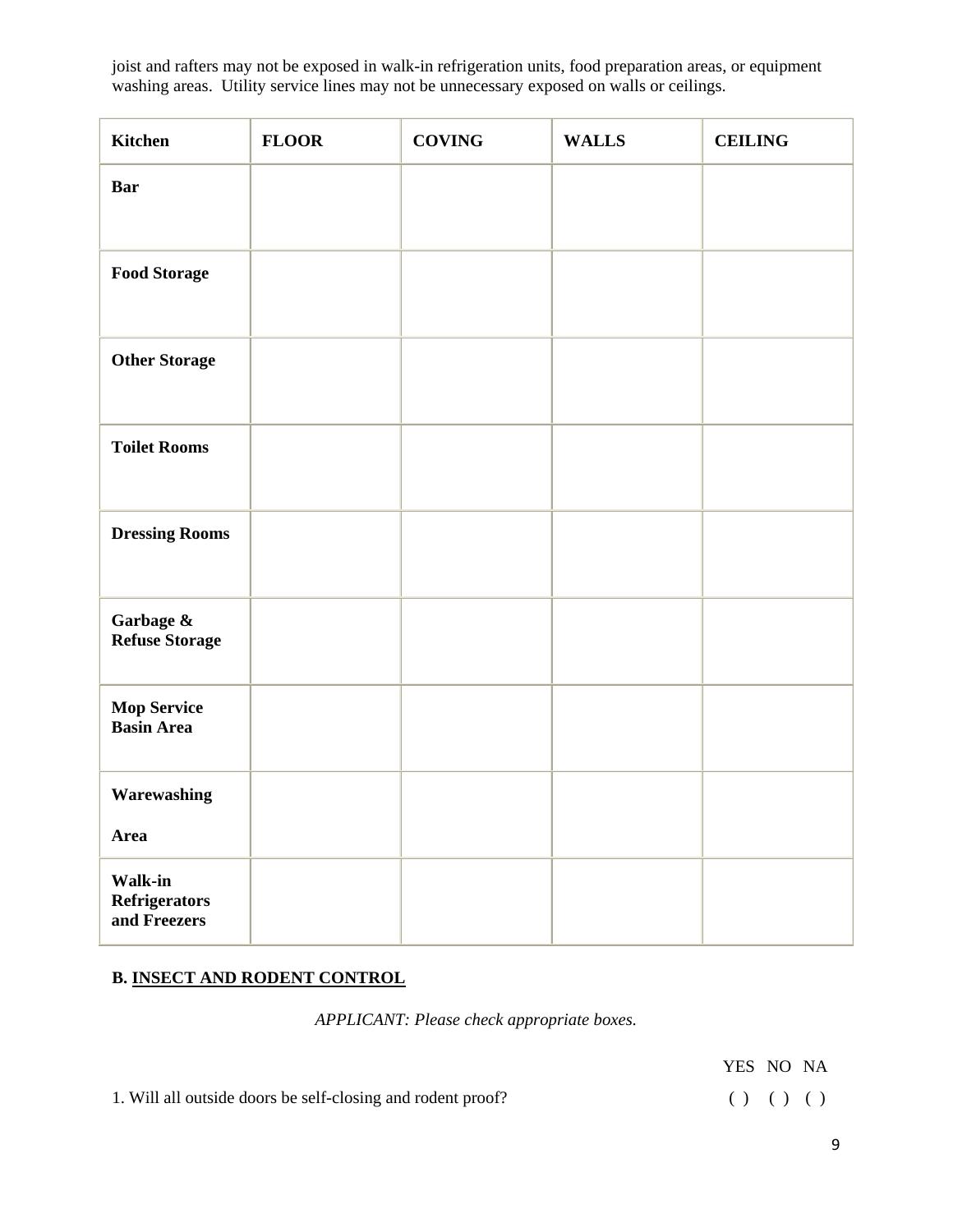| 2. Are screen doors provided on all entrances left open to the outside?                                        |  |  | () () ()      |
|----------------------------------------------------------------------------------------------------------------|--|--|---------------|
| 3. Do all window openings have a minimum #16 mesh screening?                                                   |  |  | $( ) ( ) ( )$ |
| 4. Is the placement of electrocution devices identified on the plan?                                           |  |  | $( ) ( ) ( )$ |
| 5. Will all pipes & electrical conduit chases be sealed; ventilation systems exhaust and<br>intakes protected? |  |  | () () ()      |
| 6. Is area around building clear of unnecessary brush, litter, boxes and other<br>harborage?                   |  |  | $( ) ( ) ( )$ |
|                                                                                                                |  |  | $( ) ( ) ( )$ |
| <b>C. GARBAGE AND REFUSE</b>                                                                                   |  |  |               |
| 1. Will refuse be stored inside? Do all containers have lids?                                                  |  |  | $( ) ( ) ( )$ |
| 2. Is there an area designated for garbage can or floor mat cleaning                                           |  |  | () () ()      |
|                                                                                                                |  |  |               |
| 3. Will a dumpster or compactor be used?                                                                       |  |  | $( ) ( ) ( )$ |
| Number ________________ Size _____________                                                                     |  |  |               |
|                                                                                                                |  |  |               |
| Contractor                                                                                                     |  |  |               |
| 11. Will garbage cans be stored outside?                                                                       |  |  | () () ()      |
| 12. Describe surface and location where dumpster/compactor/garbage cans are to be stored                       |  |  |               |
|                                                                                                                |  |  |               |
| 13. Describe location of grease storage receptacle                                                             |  |  |               |
|                                                                                                                |  |  | () () ()      |
| 14. Is there an area to store recycled containers?                                                             |  |  |               |
| Indicate what materials are required to be recycled;                                                           |  |  |               |

( ) Glass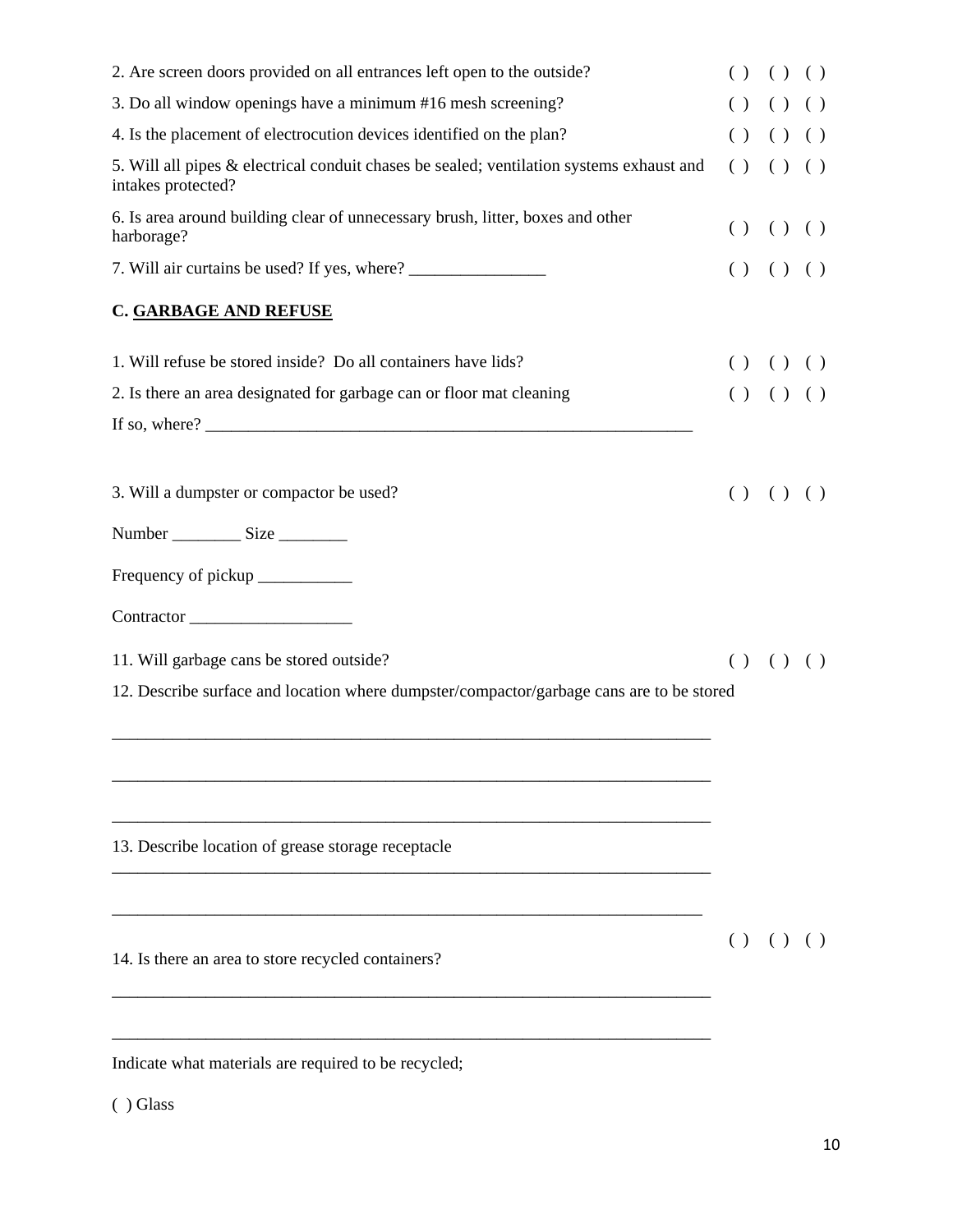|  | Metal |
|--|-------|
|  |       |

( ) Paper

( ) Cardboard

( ) Plastic

15. Is there any area to store returnable damaged goods? ( ) ( ) ( ) ( )

# **D. PLUMBING CONNECTIONS**

|                                                                                                                                                                                                                                                                      | AIR<br><b>GAP</b> | <b>AIR</b><br><b>BREAK</b> | *INTEGRAL<br><b>TRAP</b> | $*$ "P"<br><b>TRAP</b> | <b>VACUUM</b><br><b>BREAKER</b> | <b>CONDENSATE</b><br><b>PUMP</b> |
|----------------------------------------------------------------------------------------------------------------------------------------------------------------------------------------------------------------------------------------------------------------------|-------------------|----------------------------|--------------------------|------------------------|---------------------------------|----------------------------------|
| <b>Toilet</b>                                                                                                                                                                                                                                                        |                   |                            |                          |                        |                                 |                                  |
| Urinals                                                                                                                                                                                                                                                              |                   |                            |                          |                        |                                 |                                  |
| Garbage<br><b>Grinder</b>                                                                                                                                                                                                                                            |                   |                            |                          |                        |                                 |                                  |
| Ice machines                                                                                                                                                                                                                                                         |                   |                            |                          |                        |                                 |                                  |
| Ice storage bin                                                                                                                                                                                                                                                      |                   |                            |                          |                        |                                 |                                  |
| <b>Sinks</b><br>a. Mop<br>b. Janitor<br>c. Handwash<br>d.3<br>$\begin{minipage}{.4\linewidth} Compartment \end{minipage}$<br>e. 2<br>$\begin{minipage}{.4\linewidth} Compartment \end{minipage} \vspace{-0.5em}$<br>f.1<br>Compartment<br>g. Water<br><b>Station</b> |                   |                            |                          |                        |                                 |                                  |
| <b>Steam tables</b>                                                                                                                                                                                                                                                  |                   |                            |                          |                        |                                 |                                  |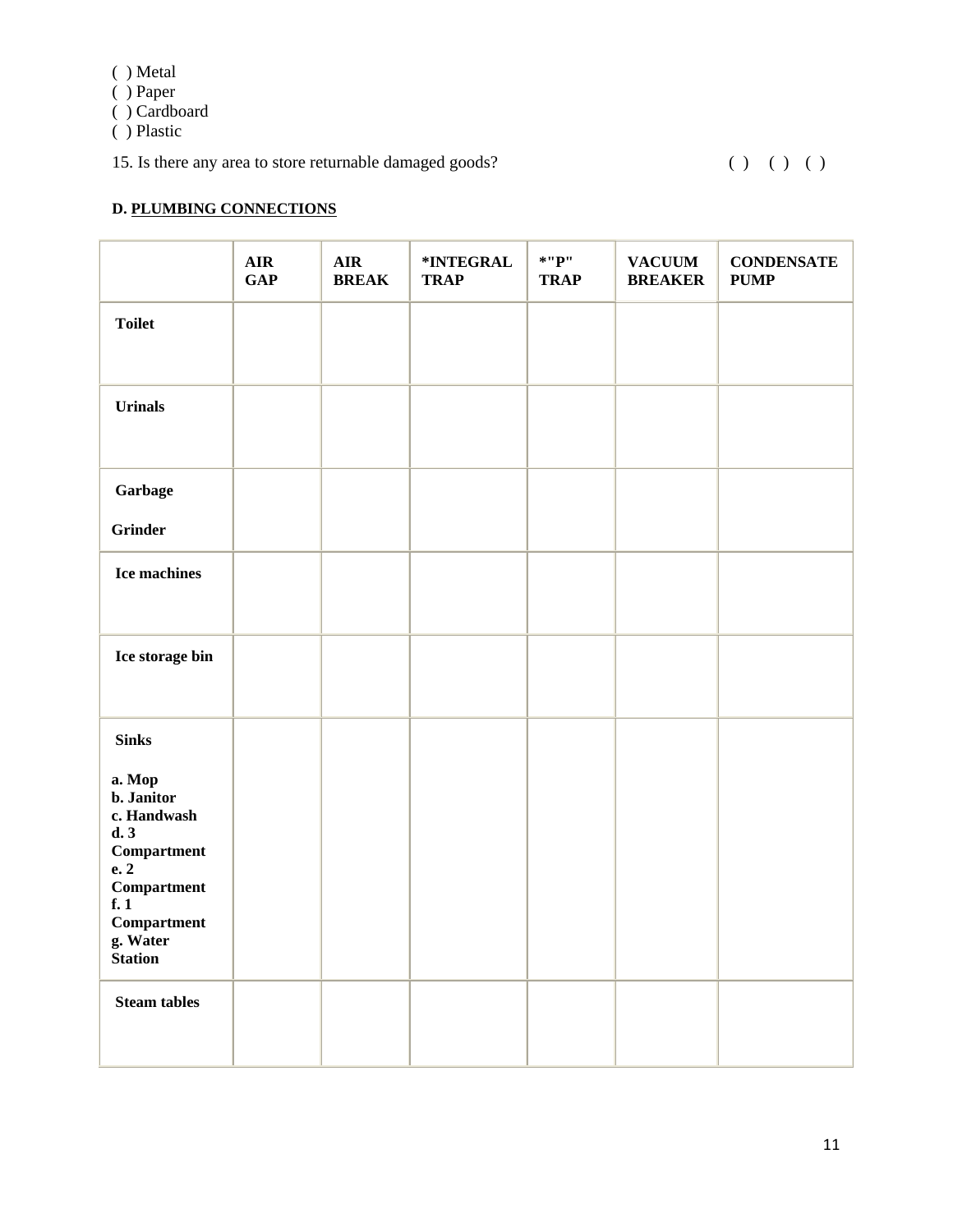| Dipper wells                                        |  |  |  |
|-----------------------------------------------------|--|--|--|
|                                                     |  |  |  |
|                                                     |  |  |  |
| Refrigeration<br>condensate/<br>drain lines         |  |  |  |
| Hose<br>connection                                  |  |  |  |
| Potato peeler                                       |  |  |  |
|                                                     |  |  |  |
| <b>Beverage</b><br><b>Dispenser</b><br>w/carbonator |  |  |  |
| Other                                               |  |  |  |

**\* TRAP:** A fitting or device which provides a liquid seal to prevent the emission of sewer gases without materially affecting the flow of sewage or waste water through it. An integral trap is one that is built directly into the fixture, e.g., a toilet fixture. A 'P' trap is a fixture trap that provides a liquid seal in the shape of the letter 'P.' Full 'S' traps are prohibited.

\_\_\_\_\_\_\_\_\_\_\_\_\_\_\_\_\_\_\_\_\_\_\_\_\_\_\_\_\_\_\_\_\_\_\_\_\_\_\_\_\_\_\_\_\_\_\_\_\_\_\_\_\_\_\_\_\_\_\_\_\_\_\_\_\_\_\_\_\_\_\_\_\_\_\_\_\_\_\_\_\_\_\_\_\_\_\_\_

1. Are floor drains provided & easily cleanable, if so, indicate location:

# **E. WATER SUPPLY**

- 1. Is water supply public ( ) or non-public/private ( )?
- 2. If private, has source been approved? YES ( ) NO ( ) PENDING ( )

Please attach copy of written approval and/or permit.

3. Is ice made on premises ( ) or purchased commercially ( )?

If made on premise, are specifications for the ice machine provided? YES ( ) NO ( )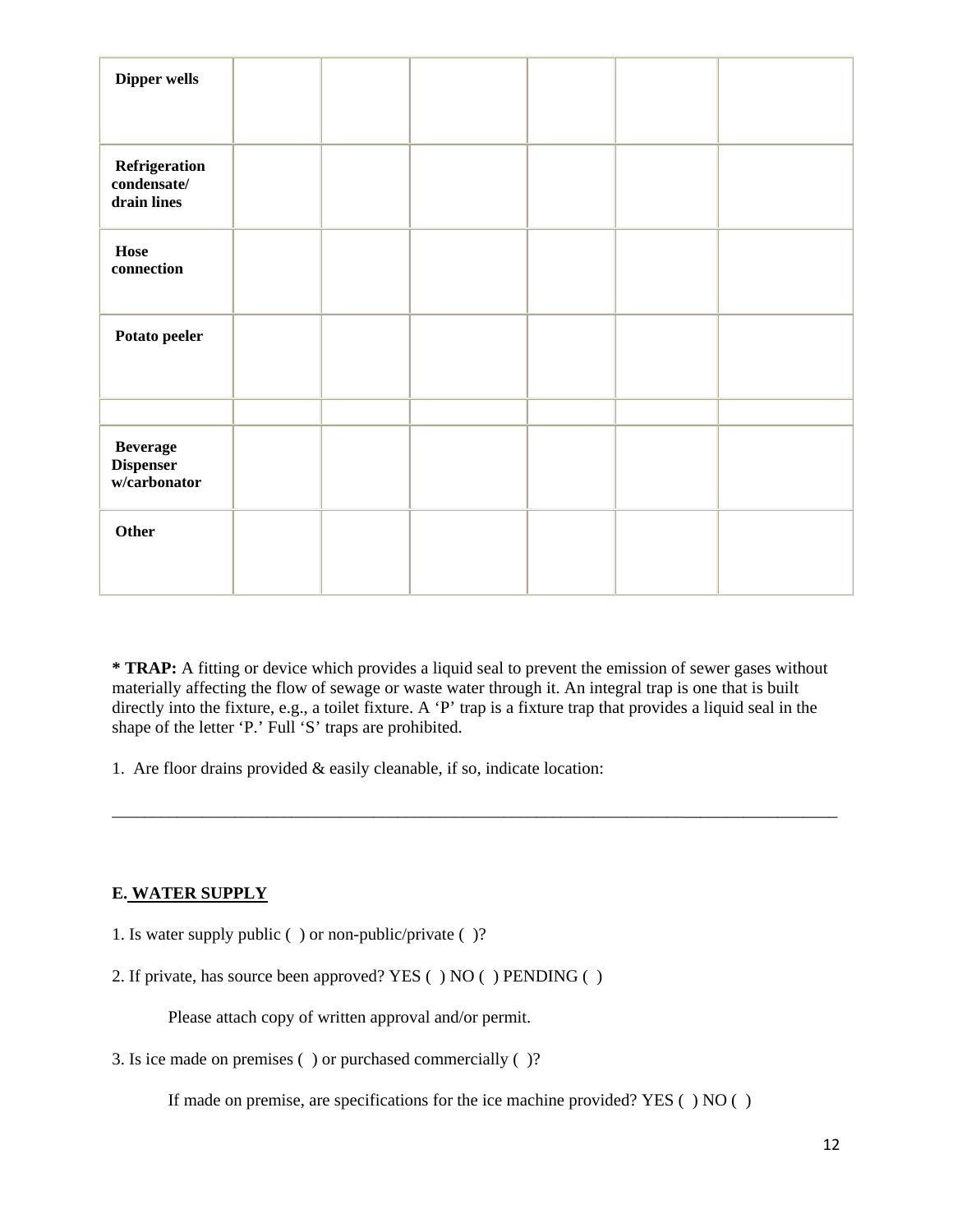Provide location of ice maker or bagging operation\_\_\_\_\_\_\_\_\_\_\_\_\_\_\_\_\_\_\_\_\_\_\_\_\_\_\_\_\_\_

4. What is the capacity of and location of the hot water generator?

5. Is the hot water generator sufficient for the needs of the establishment? Provide calculations for necessary hot water (see Part 5 & Part 9 under Section III in this manual)

\_\_\_\_\_\_\_\_\_\_\_\_\_\_\_\_\_\_\_\_\_\_\_\_\_\_\_\_\_\_\_\_\_\_\_\_\_\_\_\_\_\_\_\_\_\_\_\_\_\_\_\_\_\_\_\_\_\_\_\_\_\_\_\_\_\_\_\_\_\_\_

\_\_\_\_\_\_\_\_\_\_\_\_\_\_\_\_\_\_\_\_\_\_\_\_\_\_\_\_\_\_\_\_\_\_\_\_\_\_\_\_\_\_\_\_\_\_\_\_\_\_\_\_\_\_\_\_\_\_\_\_\_\_\_\_\_\_\_\_\_\_\_\_

\_\_\_\_\_\_\_\_\_\_\_\_\_\_\_\_\_\_\_\_\_\_\_\_\_\_\_\_\_\_\_\_\_\_\_\_\_\_\_\_\_\_\_\_\_\_\_\_\_\_\_\_\_\_\_\_\_\_\_\_\_\_\_\_\_\_\_\_ \_\_\_\_\_\_\_\_\_\_\_\_\_\_\_\_\_\_\_\_\_\_\_\_\_\_\_\_\_\_\_\_\_\_\_\_\_\_\_\_\_\_\_\_\_\_\_\_\_\_\_\_\_\_\_\_\_\_\_\_\_\_\_\_\_\_\_\_

\_\_\_\_\_\_\_\_\_\_\_\_\_\_\_\_\_\_\_\_\_\_\_\_\_\_\_\_\_\_\_\_\_\_\_\_\_\_\_\_\_\_\_\_\_\_\_\_\_\_\_\_\_\_\_\_\_\_\_\_\_\_\_\_\_\_\_\_ \_\_\_\_\_\_\_\_\_\_\_\_\_\_\_\_\_\_\_\_\_\_\_\_\_\_\_\_\_\_\_\_\_\_\_\_\_\_\_\_\_\_\_\_\_\_\_\_\_\_\_\_\_\_\_\_\_\_\_\_\_\_\_\_\_\_\_\_\_

6. Is there a water treatment device? YES ( ) NO ( )

If yes, how will the device be inspected  $&$  serviced?

7. How are backflow prevention devices inspected & serviced?

# **F. SEWAGE DISPOSAL**

- 1. Is building connected to a municipal sewer? YES ( ) NO ( )
- 2. If no, is private disposal system approved? YES ( ) NO ( ) PENDING ( )

Please attach copy of written approval and/or permit.

3. Are grease traps provided? YES  $( )$  NO  $( )$  If so, where?

4. Size of trap? \_\_\_\_\_\_\_\_\_\_\_\_\_\_ Approval letter from Sanitary Bd. Provided? ( )Yes ( ) No

Provide schedule for cleaning & maintenance\_\_\_\_\_\_\_\_\_\_\_\_\_\_\_\_\_\_\_\_\_\_\_\_\_\_\_\_\_\_\_\_

#### **G. DRESSING ROOMS**

1. Are dressing rooms provided? YES ( ) NO ( )

2. Describe storage facilities for employees' personal belongings (i.e., purse, coats, boots, umbrellas, etc.)

#### **H. GENERAL**

1. Are insecticides/rodenticides stored separately from cleaning & sanitizing agents?

\_\_\_\_\_\_\_\_\_\_\_\_\_\_\_\_\_\_\_\_\_\_\_\_\_\_\_\_\_\_\_\_\_\_\_\_\_\_\_\_\_\_\_\_\_\_\_\_\_\_\_\_\_\_\_\_\_\_\_\_\_\_\_\_\_\_\_\_ \_\_\_\_\_\_\_\_\_\_\_\_\_\_\_\_\_\_\_\_\_\_\_\_\_\_\_\_\_\_\_\_\_\_\_\_\_\_\_\_\_\_\_\_\_\_\_\_\_\_\_\_\_\_\_\_\_\_\_\_\_\_\_\_\_\_\_\_\_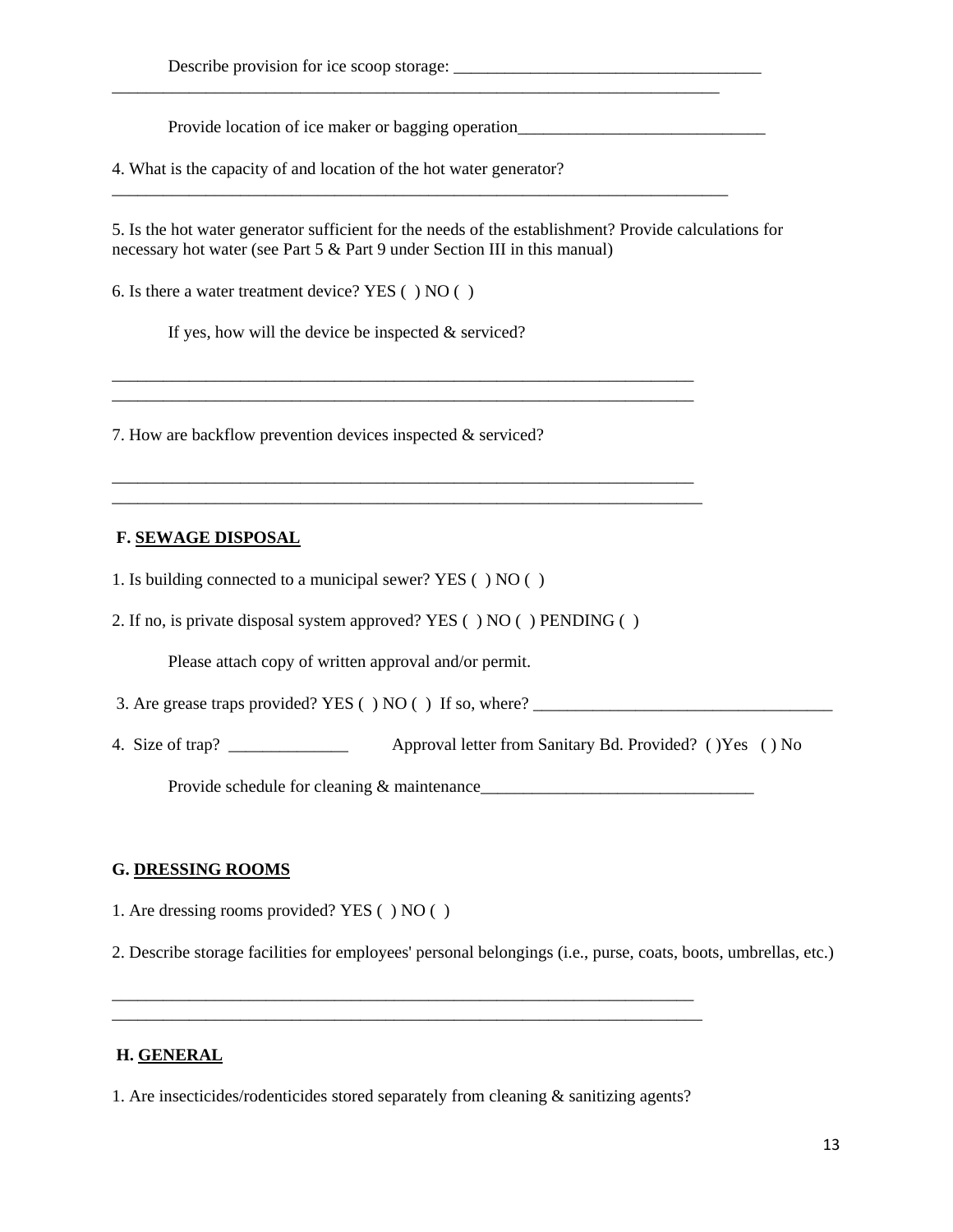| YES( ) NO( ) |  |
|--------------|--|
|              |  |

Indicate location: \_\_\_\_\_\_\_\_\_\_\_\_\_\_\_\_\_\_\_\_\_\_\_\_\_\_\_\_\_\_\_\_\_\_\_\_\_\_\_\_\_\_\_\_\_\_\_\_\_\_\_\_

2. Are all toxics for use on the premise or for retail sale (this includes personal medications), stored away from food preparation and storage areas? YES ( ) NO ( )

3. Are all containers of toxics including sanitizing spray bottles clearly labeled?

\_\_\_\_\_\_\_\_\_\_\_\_\_\_\_\_\_\_\_\_\_\_\_\_\_\_\_\_\_\_\_\_\_\_\_\_\_\_\_\_\_\_\_\_\_\_\_\_\_\_\_\_\_\_\_\_\_\_\_\_\_\_\_\_\_\_

 $YES( ) NO( )$ 

4. Will linens be laundered on site? YES ( ) NO ( )

If yes, what will be laundered and where? \_\_\_\_\_\_\_\_\_\_\_\_\_\_\_\_\_\_\_\_\_\_\_\_\_\_\_\_\_\_\_\_\_\_\_ \_\_\_\_\_\_\_\_\_\_\_\_\_\_\_\_\_\_\_\_\_\_\_\_\_\_\_\_\_\_\_\_\_\_\_\_\_\_\_\_\_\_\_\_\_\_\_\_\_\_\_\_\_\_\_\_\_\_\_\_\_\_\_\_\_\_\_\_

If no, how will linens be cleaned? \_\_\_\_\_\_\_\_\_\_\_\_\_\_\_\_\_\_\_\_\_\_\_\_\_\_\_\_\_\_\_\_\_\_\_\_\_\_\_\_\_\_

5. Is a laundry dryer available? YES ( ) NO ( )

6. Location of clean linen storage: \_\_\_\_\_\_\_\_\_\_\_\_\_\_\_\_\_\_\_\_\_\_\_\_\_\_\_\_\_\_\_\_\_\_\_\_\_\_\_\_\_\_\_

7. Location of dirty linen storage: \_\_\_\_\_\_\_\_\_\_\_\_\_\_\_\_\_\_\_\_\_\_\_\_\_\_\_\_\_\_\_\_\_\_\_\_\_\_\_\_\_\_\_\_

\_\_\_\_\_\_\_\_\_\_\_\_\_\_\_\_\_\_\_\_\_\_\_\_\_\_\_\_\_\_\_\_\_\_\_\_\_\_\_\_\_\_\_\_\_\_\_\_\_\_\_\_\_\_\_\_\_\_\_\_\_\_\_\_\_\_\_\_\_

\_\_\_\_\_\_\_\_\_\_\_\_\_\_\_\_\_\_\_\_\_\_\_\_\_\_\_\_\_\_\_\_\_\_\_\_\_\_\_\_\_\_\_\_\_\_\_\_\_\_\_\_\_\_\_\_\_\_\_\_\_\_\_\_\_\_\_\_\_

8. Are containers constructed of safe materials to store bulk food products? YES ( ) NO ( )

9. How will cooking equipment, cutting boards, counter tops and other food contact surfaces which cannot be submerged in sinks or put through a dishwasher be sanitized?

Chemical Type: \_\_\_\_\_\_\_\_\_\_\_\_\_\_\_

Concentration: \_\_\_\_\_\_\_\_\_\_\_\_\_\_\_

Test Kit: YES / NO

10. Will ingredients for cold ready-to-eat foods such as tuna, mayonnaise and eggs for salads and sandwiches be pre-chilled before being mixed and/or assembled? YES/NO

\_\_\_\_\_\_\_\_\_\_\_\_\_\_\_\_\_\_\_\_\_\_\_\_\_\_\_\_\_\_\_\_\_\_\_\_\_\_\_\_\_\_\_\_\_\_\_\_\_\_\_\_\_\_\_\_\_\_\_\_\_\_\_\_\_\_\_\_\_

\_\_\_\_\_\_\_\_\_\_\_\_\_\_\_\_\_\_\_\_\_\_\_\_\_\_\_\_\_\_\_\_\_\_\_\_\_\_\_\_\_\_\_\_\_\_\_\_\_\_\_\_\_\_\_\_\_\_\_\_\_\_\_\_\_\_\_\_\_

If not, how will ready-to-eat foods be cooled to 41°F?

11. Will all produce be washed on-site prior to use? YES / NO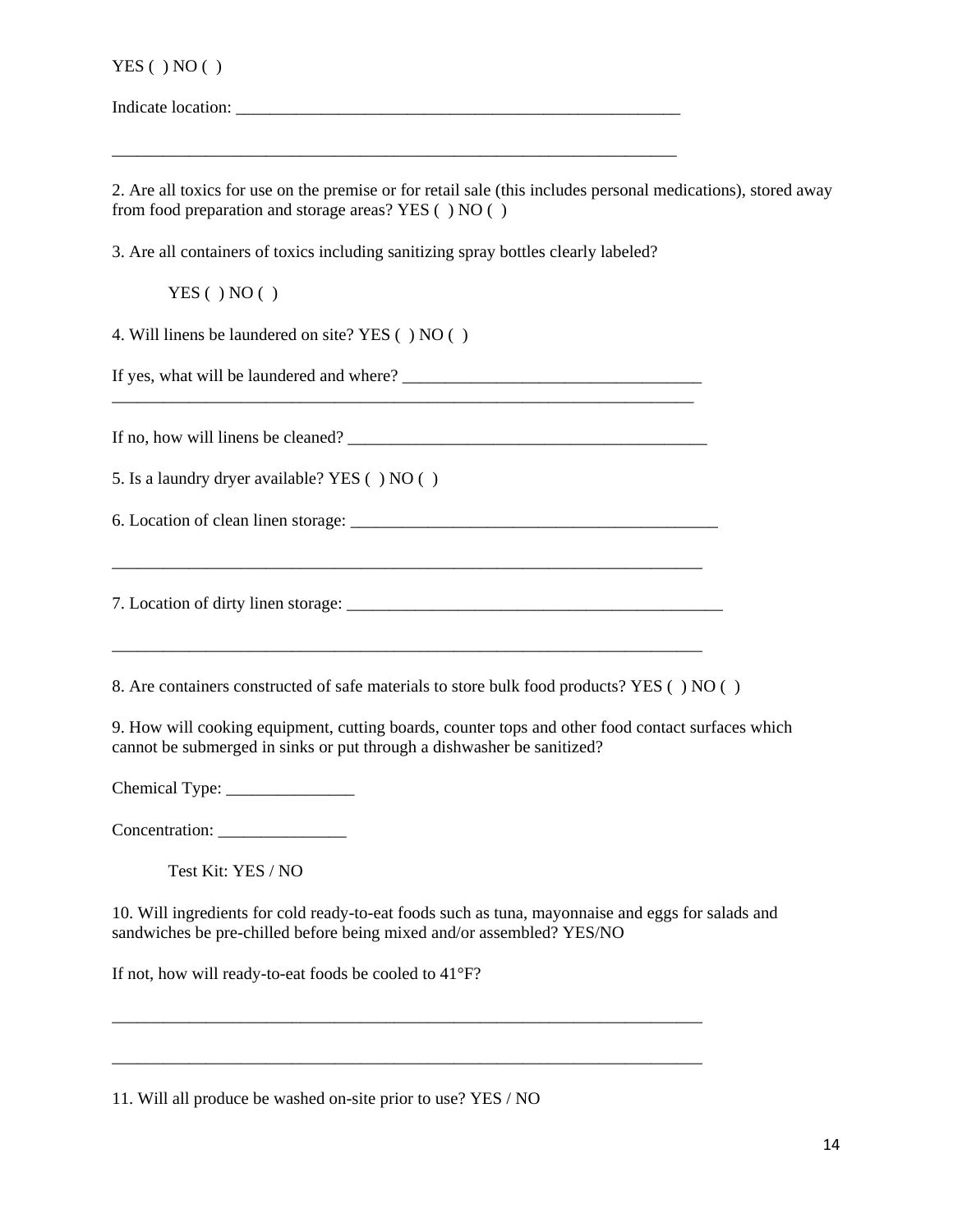12. Is there a planned location used for washing produce? YES / NO

If yes, describe the location.

If not, describe the procedure for cleaning and sanitizing multiple use sinks between uses.

\_\_\_\_\_\_\_\_\_\_\_\_\_\_\_\_\_\_\_\_\_\_\_\_\_\_\_\_\_\_\_\_\_\_\_\_\_\_\_\_\_\_\_\_\_\_\_\_\_\_\_\_\_\_\_\_\_\_\_\_\_\_\_\_\_\_\_\_\_\_

\_\_\_\_\_\_\_\_\_\_\_\_\_\_\_\_\_\_\_\_\_\_\_\_\_\_\_\_\_\_\_\_\_\_\_\_\_\_\_\_\_\_\_\_\_\_\_\_\_\_\_\_\_\_\_\_\_\_\_\_\_\_\_\_\_\_\_\_\_\_

\_\_\_\_\_\_\_\_\_\_\_\_\_\_\_\_\_\_\_\_\_\_\_\_\_\_\_\_\_\_\_\_\_\_\_\_\_\_\_\_\_\_\_\_\_\_\_\_\_\_\_\_\_\_\_\_\_\_\_\_\_\_\_\_\_\_\_\_\_\_\_\_\_\_

\_\_\_\_\_\_\_\_\_\_\_\_\_\_\_\_\_\_\_\_\_\_\_\_\_\_\_\_\_\_\_\_\_\_\_\_\_\_\_\_\_\_\_\_\_\_\_\_\_\_\_\_\_\_\_\_\_\_\_\_\_\_\_\_\_\_\_\_\_\_\_\_\_\_

13. Describe the procedure used for minimizing the length of time PHF's will be kept in the temperature danger zone (41°F - 140°F) during preparation.

\_\_\_\_\_\_\_\_\_\_\_\_\_\_\_\_\_\_\_\_\_\_\_\_\_\_\_\_\_\_\_\_\_\_\_\_\_\_\_\_\_\_\_\_\_\_\_\_\_\_\_\_\_\_\_\_\_\_\_\_\_\_\_\_\_\_\_\_\_\_

14. Will the facility be serving food to a highly susceptible population? YES / NO

\_\_\_\_\_\_\_\_\_\_\_\_\_\_\_\_\_\_\_\_\_\_\_\_\_\_\_\_\_\_\_\_\_\_\_\_\_\_\_\_\_\_\_\_\_\_\_\_\_\_\_\_\_\_\_\_\_\_\_\_\_\_\_\_\_\_\_\_\_

\_\_\_\_\_\_\_\_\_\_\_\_\_\_\_\_\_\_\_\_\_\_\_\_\_\_\_\_\_\_\_\_\_\_\_\_\_\_\_\_\_\_\_\_\_\_\_\_\_\_\_\_\_\_\_\_\_\_\_\_\_\_\_\_\_\_\_\_\_

\_\_\_\_\_\_\_\_\_\_\_\_\_\_\_\_\_\_\_\_\_\_\_\_\_\_\_\_\_\_\_\_\_\_\_\_\_\_\_\_\_\_\_\_\_\_\_\_\_\_\_\_\_\_\_\_\_\_\_\_\_\_\_\_\_\_\_\_\_

\_\_\_\_\_\_\_\_\_\_\_\_\_\_\_\_\_\_\_\_\_\_\_\_\_\_\_\_\_\_\_\_\_\_\_\_\_\_\_\_\_\_\_\_\_\_\_\_\_\_\_\_\_\_\_\_\_\_\_\_\_\_\_\_\_\_\_\_\_

 If yes, how will the temperature of foods be maintained while being transferred between the kitchen and service area?

#### 15. Indicate all areas where exhaust hoods are installed:

| <b>LOCATION</b> | <b>FILTERS</b><br>&/OR<br><b>EXTRACTION</b><br><b>DEVICES</b> | <b>SQUARE</b><br><b>FEET</b> | <b>FIRE</b><br><b>PROTECTION</b> | <b>AIR</b><br><b>CAPACITY</b><br><b>CFM</b> | <b>AIR</b><br><b>MAKEUP</b><br><b>CFM</b> |
|-----------------|---------------------------------------------------------------|------------------------------|----------------------------------|---------------------------------------------|-------------------------------------------|
|                 |                                                               |                              |                                  |                                             |                                           |
|                 |                                                               |                              |                                  |                                             |                                           |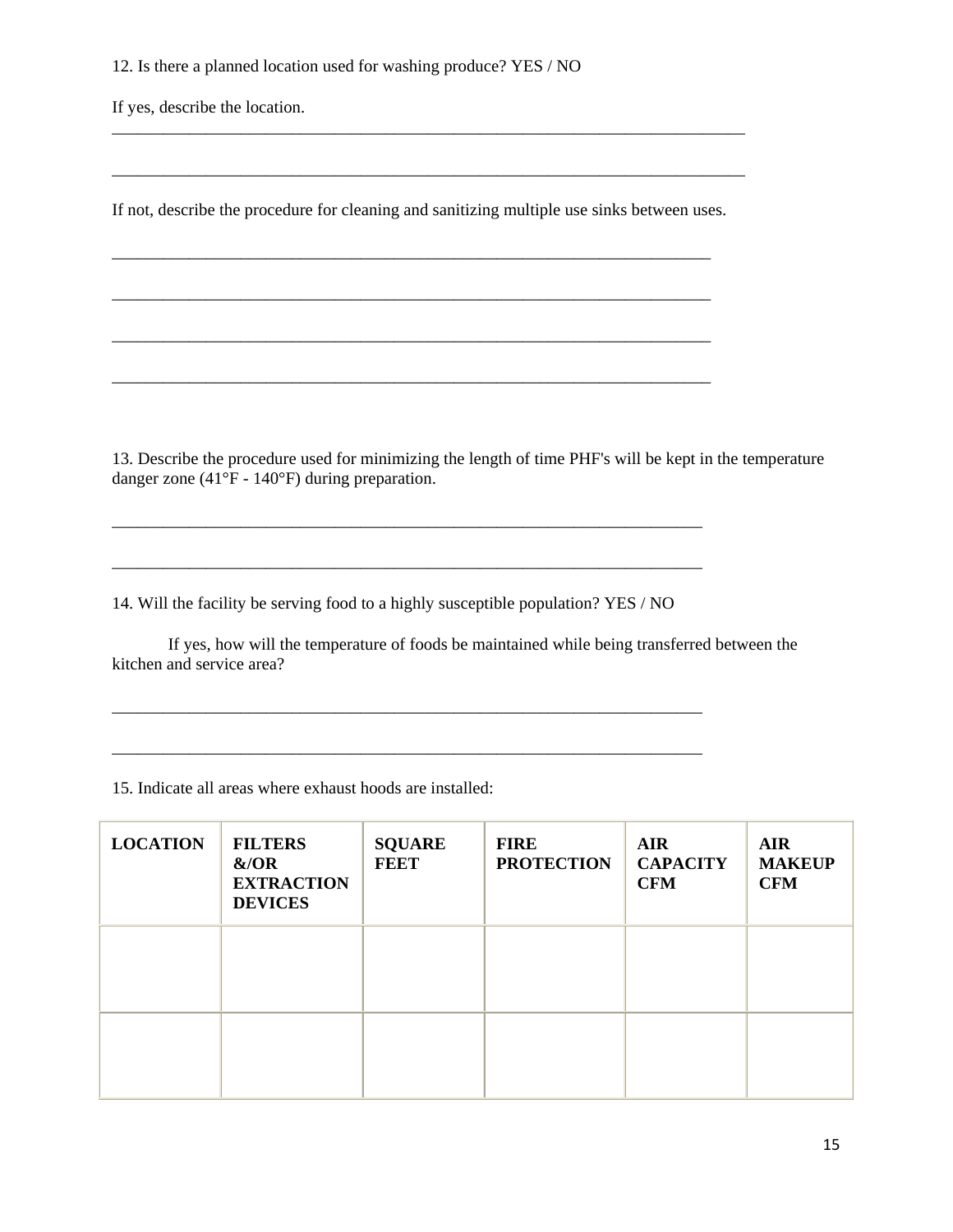16. How is each listed ventilation hood system cleaned?

# **I. SINKS**

1. Is a mop sink present? YES ( ) NO ( )

If no, please describe facility for cleaning of mops and other equipment:

\_\_\_\_\_\_\_\_\_\_\_\_\_\_\_\_\_\_\_\_\_\_\_\_\_\_\_\_\_\_\_\_\_\_\_\_\_\_\_\_\_\_\_\_\_\_\_\_\_\_\_\_\_\_\_\_\_\_\_\_\_\_\_\_\_\_\_\_\_\_

\_\_\_\_\_\_\_\_\_\_\_\_\_\_\_\_\_\_\_\_\_\_\_\_\_\_\_\_\_\_\_\_\_\_\_\_\_\_\_\_\_\_\_\_\_\_\_\_\_\_\_\_\_\_\_\_\_\_\_\_\_\_\_\_\_\_\_\_\_

\_\_\_\_\_\_\_\_\_\_\_\_\_\_\_\_\_\_\_\_\_\_\_\_\_\_\_\_\_\_\_\_\_\_\_\_\_\_\_\_\_\_\_\_\_\_\_\_\_\_\_\_\_\_\_\_\_\_\_\_\_\_\_\_\_\_\_\_\_

2. If the menu dictates, is a food preparation sink present? YES ( ) NO ( )

## **J. DISHWASHING FACILITIES**

1. Will sinks or a dishwasher be used for warewashing?

Dishwasher () Two compartment sink ( ) Three compartment sink ( )

2. Dishwasher—type of sanitization used?

Hot water (temp. provided) \_\_\_\_\_\_\_\_\_\_\_\_\_\_\_\_\_\_ Booster heater \_\_\_\_\_\_\_\_\_\_\_\_\_\_\_\_\_\_\_\_\_\_\_\_\_\_\_ Chemical type \_\_\_\_\_\_\_\_\_\_\_\_\_\_\_\_\_\_\_\_\_\_\_\_\_\_\_\_

Is ventilation provided? YES ( ) NO ( )

3. Do all dish machines have templates with operating instructions? YES ( ) NO ( )

4. Do all dish machines have temperature/pressure gauges as required that are accurately working?  $YES( ) NO( )$ 

5. Does the largest pot and pan fit into each compartment of the pot sink? YES ( ) NO ( )

\_\_\_\_\_\_\_\_\_\_\_\_\_\_\_\_\_\_\_\_\_\_\_\_\_\_\_\_\_\_\_\_\_\_\_\_\_\_\_\_\_\_\_\_\_\_\_\_\_\_\_\_\_\_\_\_\_\_\_\_\_\_\_

\_\_\_\_\_\_\_\_\_\_\_\_\_\_\_\_\_\_\_\_\_\_\_\_\_\_\_\_\_\_\_\_\_\_\_\_\_\_\_\_\_\_\_\_\_\_\_\_\_\_\_\_\_\_\_\_\_\_\_\_\_\_\_

If no, what is the procedure for manual cleaning and sanitizing?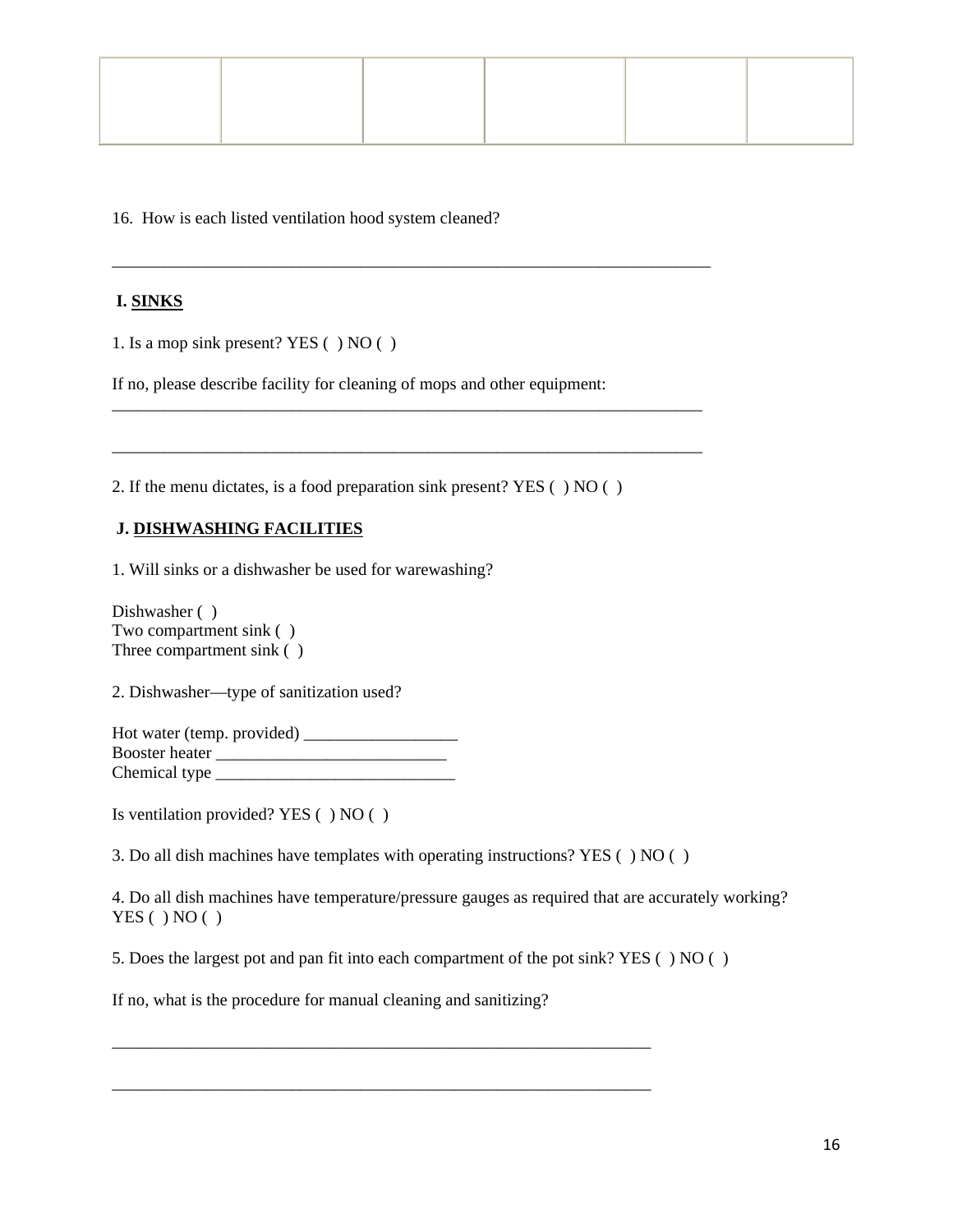6. Are there drain boards on both ends of the pot sink?

 $YES( ) NO( )$ 

7. What type of sanitizer is used?

Chlorine Quaternary ammonium Hot Water **Other** 

8. Are test papers and/or kits available for checking sanitizer concentration? YES ( ) NO ( )

# **K. HANDWASHING/TOILET FACILITIES**

1. Is there a handwashing sink in each food preparation and warewashing area? YES ( ) NO ( )

2. Do all handwashing sinks, including those in the restrooms, have a mixing valve or combination faucet? YES () NO ()

3. Do self-closing metering faucets provide a flow of water for at least 15 seconds without the need to reactivate the faucet? YES ( ) NO ( )

4. Is hand cleanser available at all handwashing sinks? YES ( ) NO ( )

5. Are hand drying facilities (paper towels, air blowers, etc.) available at all handwashing sinks?

 $YES( ) NO( )$ 

6. Are covered waste receptacles available in each restroom? YES ( ) NO ( )

7. Is hot and cold running water under pressure available at each handwashing sink? YES ( ) NO ( )

8. Are all toilet room doors self-closing? YES ( ) NO ( )

9. Are all toilet rooms equipped with adequate ventilation? YES ( ) NO ( )

10. Is a handwashing sign posted in each employee restroom? YES ( ) NO ( )

STATEMENT: **I hereby certify that the above information is correct, and I fully understand that any deviation from the above without prior permission from this Health Regulatory Office may nullify final approval.**

 $Signature(s)$   $\qquad \qquad$  Owner(s) or responsible representative(s)